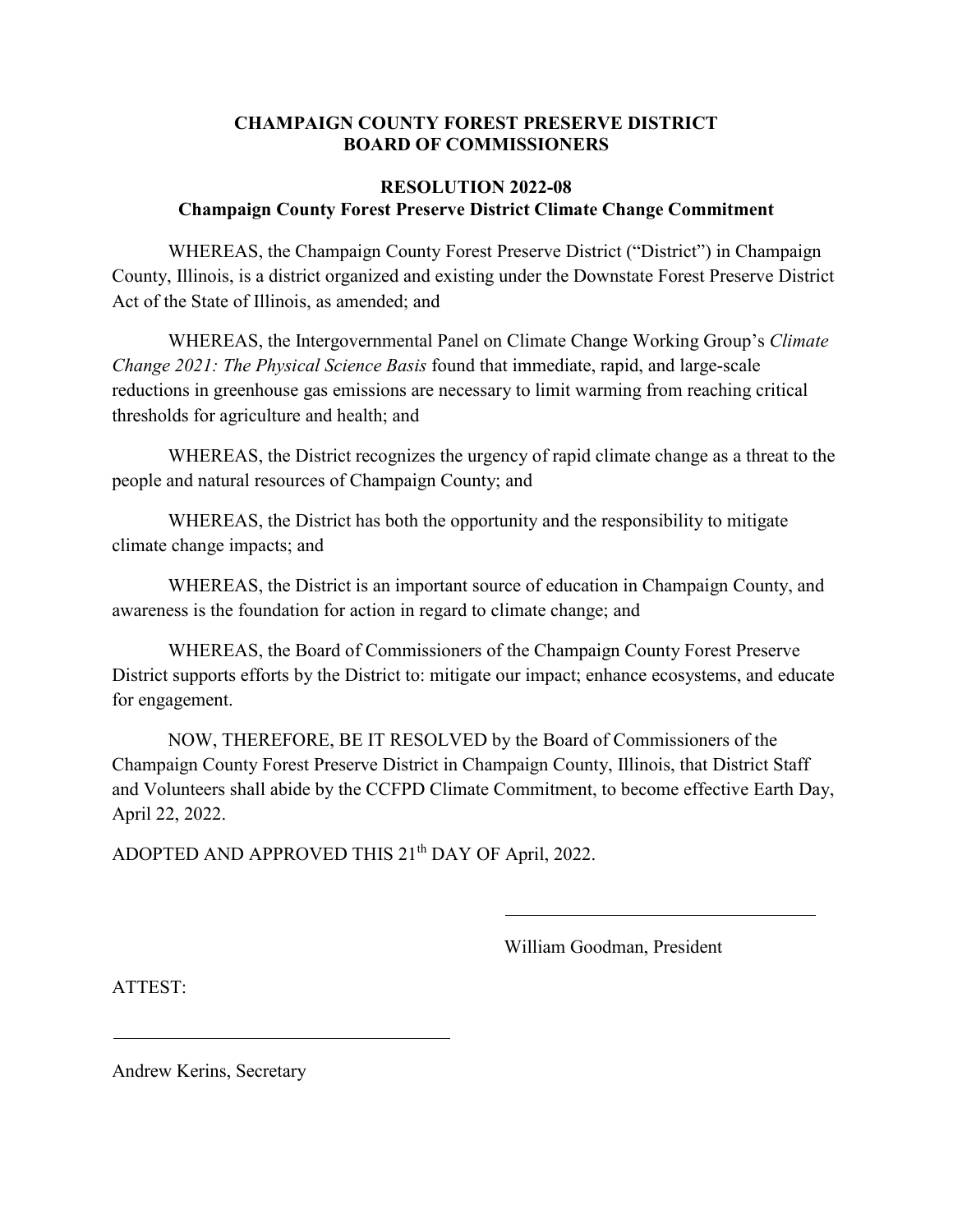# **Champaign County Forest Preserve District Climate Commitment**

Prepared by Members of the Champaign County Forest Preserve District (CCFPD) Sustainability Committee and approved by the CCFPD Board of Commissioners on April 21, 2022 by Resolution 2022-08.

# **Introduction**

Earth's climate is changing rapidly under the influence of human activities [1]. Climate change has already generated profound effects; a recent study from the UK made headlines with evidence that wildflowers there now bloom a full month ahead of schedule [2]. These rapid changes can negatively affect interdependent ecological processes in a way that echoes throughout the web of life.

Here in Illinois, weather and climate have changed significantly over the past 120 years and changes are expected to accelerate [3]. Some of the key impacts include:

- increased average temperatures, especially night-time minimum temperatures
- increased winter and spring precipitation
- more frequent heavy rains (> 2 inches) and associated severe weather
- greater risk of summer drought and heat waves

Climate change poses a direct threat to our treasured forests, wetlands, and prairies. Changed conditions can eliminate sensitive native species, disrupt interactions such as pollination, and facilitate invasive species, including pests such as the invasive kudzu vine, the Gulf Coast Tick, and the Asian Tiger Mosquito [3].

We, through our forest preserve lands, programs, and management practices, can also help to reduce climate change impacts. CCFPD can serve as a community leader in the transition to a low-carbon future. We can be early adopters of innovations that reduce greenhouse gas emissions. We can reach out to share our successes, encouraging others to do the same.

Second, CCFPD lands provide ecosystem services that help to mitigate climate change. Healthy forest, prairie, and wetland ecosystems pull carbon dioxide out of the atmosphere and store it in living biomass, detritus, and soil. If managed to their full potential, natural ecosystems could offset over 20% of U.S. greenhouse gas emissions each year [4].

Third, CCFPD preserves and programs provide inspiration and education that can encourage positive change in the community. The people and places of CCFPD are at the forefront of environmental education in Champaign County. With immersive experiences, informal learning, and formal programs, CCFPD can help us understand how carbon is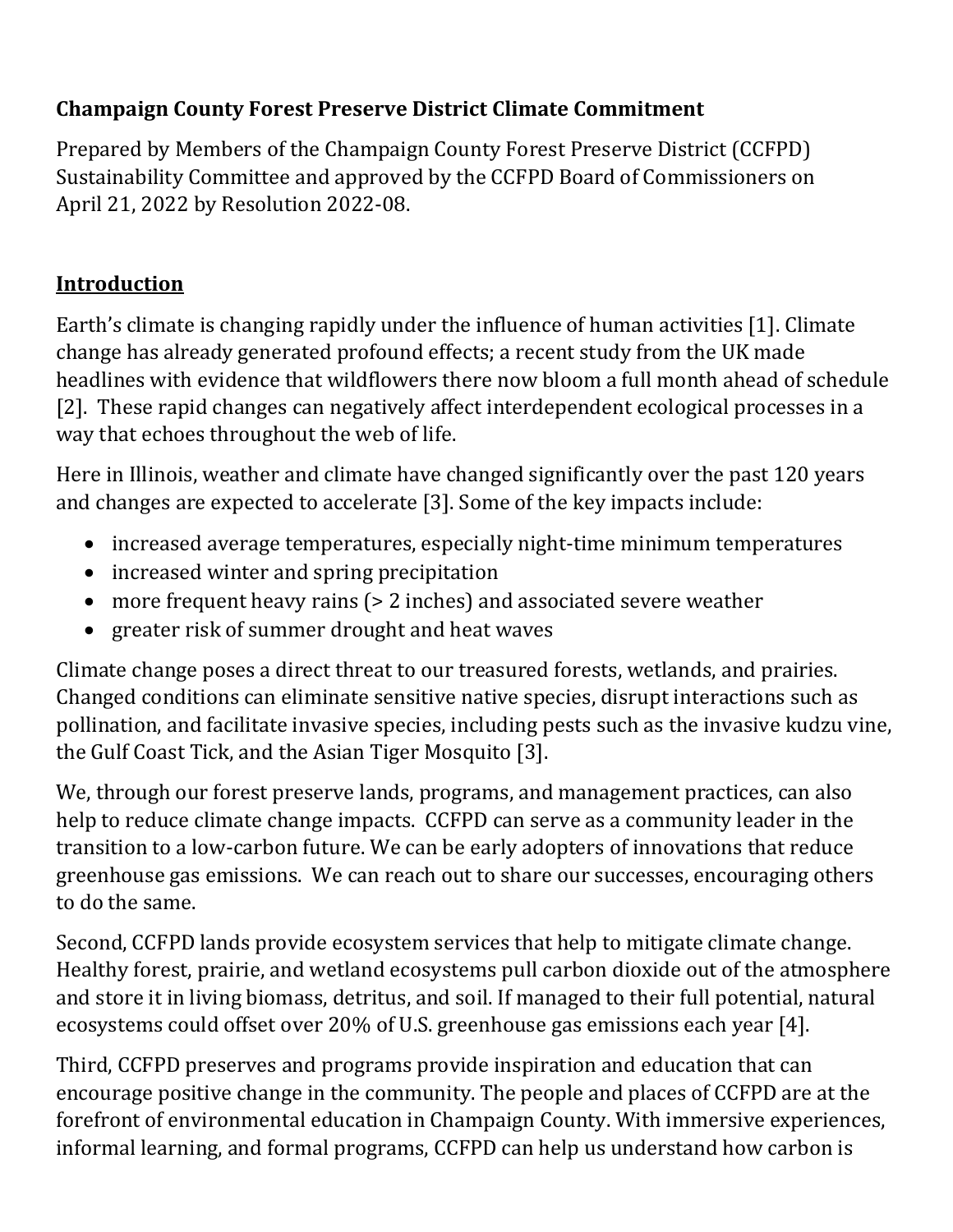cycled, how our climate is changing, and what we as a community can do to make a positive difference.

## **Future Commitment**

In this Climate Commitment, we state intentions that should inform all aspects of CCFPD operations, including purchasing, practices, service contracts, human resources, education and outreach, and land management.

All actions under this commitment will be weighed against financial and social constraints, and will be taken in a manner that supports the CCFPD's primary mission to "Protect Champaign County's natural and cultural resources and inspire people to care for, enjoy, and explore their natural world."

## **1) Mitigate Our Impact.**

Continuing current efforts, the CCFPD will take informed, vigorous action to reduce greenhouse gas emissions generated by CCFPD operations. Our goal is to reduce emissions each year, reaching near-zero net greenhouse gas emissions by 2050.

Toward this end, we will:

- include greenhouse gas emissions as a factor in purchasing decisions and service contracts, favoring low-emission or carbon-neutral options
- limit emissions related to travel by using lower-emission modes of travel, by limiting travel, and by encouraging virtual meetings as an alternative
- design, build, remodel, and maintain facilities with a strong emphasis on energy efficiency and using renewable technologies
- operate buildings and other facilities in ways that conserve energy and reduce emissions
- be responsible in consuming material goods: reduce consumption and reuse materials when feasible, properly maintain and repair durable goods

### **2) Enhance our Ecosystems.**

CCFPD will work to maintain and increase the total carbon sequestration potential of healthy forest, prairie, and wetland habitats in Champaign County. We will use a combination of the following approaches:

• within existing Forest Preserves, restore and expand natural ecosystems that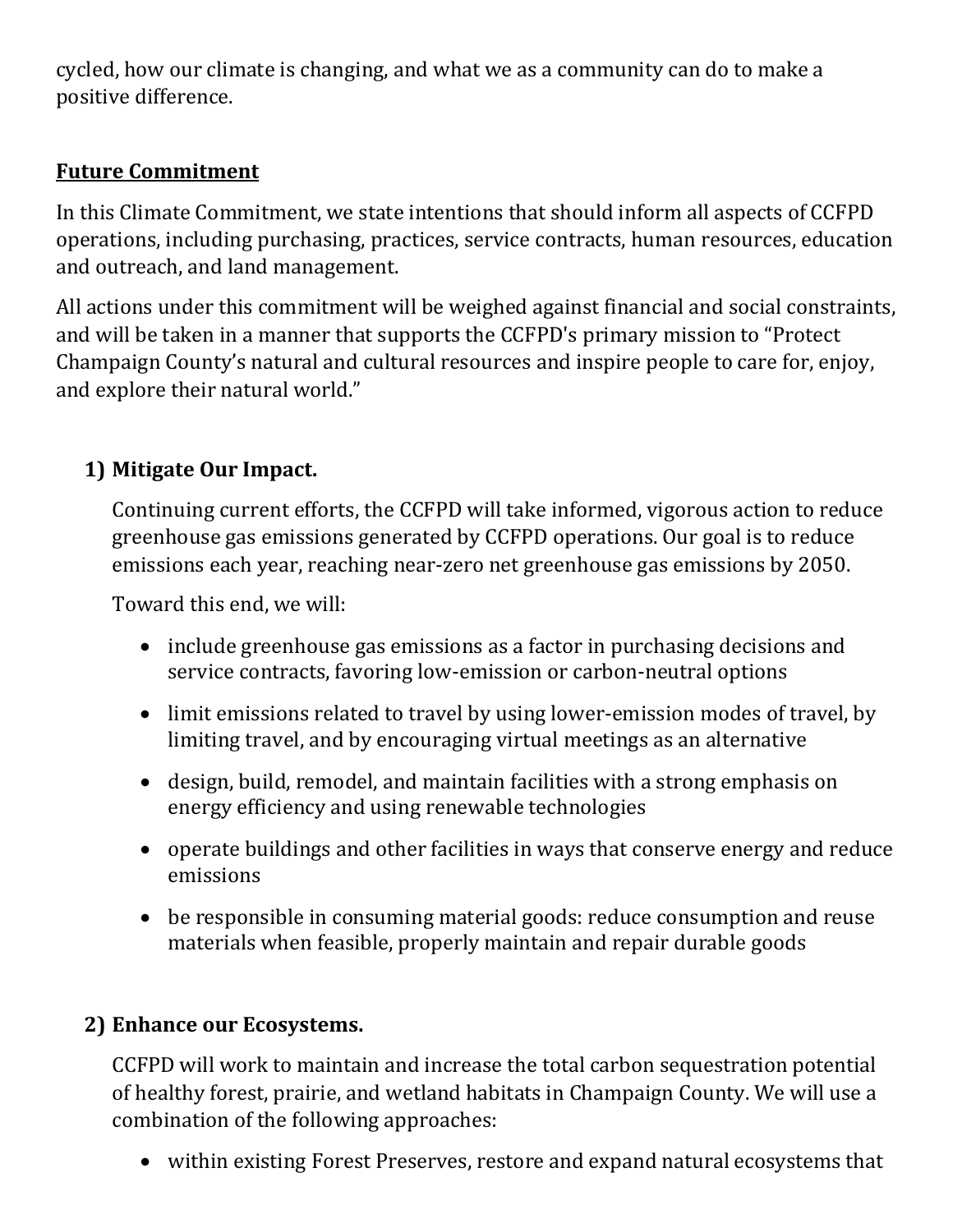function as carbon sinks

- manage ecosystems in ways that enhance their diversity, ecological health, and ability to sequester carbon
- acquire land to create and/or maintain high quality forest, prairie, savanna and wetland ecosystems
- manage preserves, facilities, and programs to make them more resilient to anticipated changes in climate

# **3) Educate for Engagement.**

CCFPD will work toward improved public understanding of climate change science and will promote practices that reduce climate impacts. Toward those ends, we will:

- share our climate change mitigation initiatives and successes with the community and encourage others to follow our example
- incorporate scientifically based climate change information and sustainability messaging in our educational programs and outreach efforts
- train new and continuing employees to make them aware of our climate change commitment and clarify how they can contribute to the effort

### **Roles and Responsibilities**

All of us - staff, visitors, volunteers, community partners, residents, the Board of Commissioners, and other stakeholders - should take part in this effort to evaluate practices and ensure that measures are taken toward the goals of this commitment. Volunteers and staff at all levels should seek opportunities to conserve energy and reduce waste - and should be empowered to bring those ideas forward. All stakeholders should be informed about our climate commitment, and should have the opportunity to comment and suggest further action.

### **Monitoring and Oversight**

The Sustainability Committee will continue to explore new ways to further reduce carbon emissions of the CCFPD and will bring forward proposals for implementation.

On an annual basis, CCFPD staff will be asked to provide data for measurement of greenhouse gas emissions, and to identify climate and sustainability-related actions